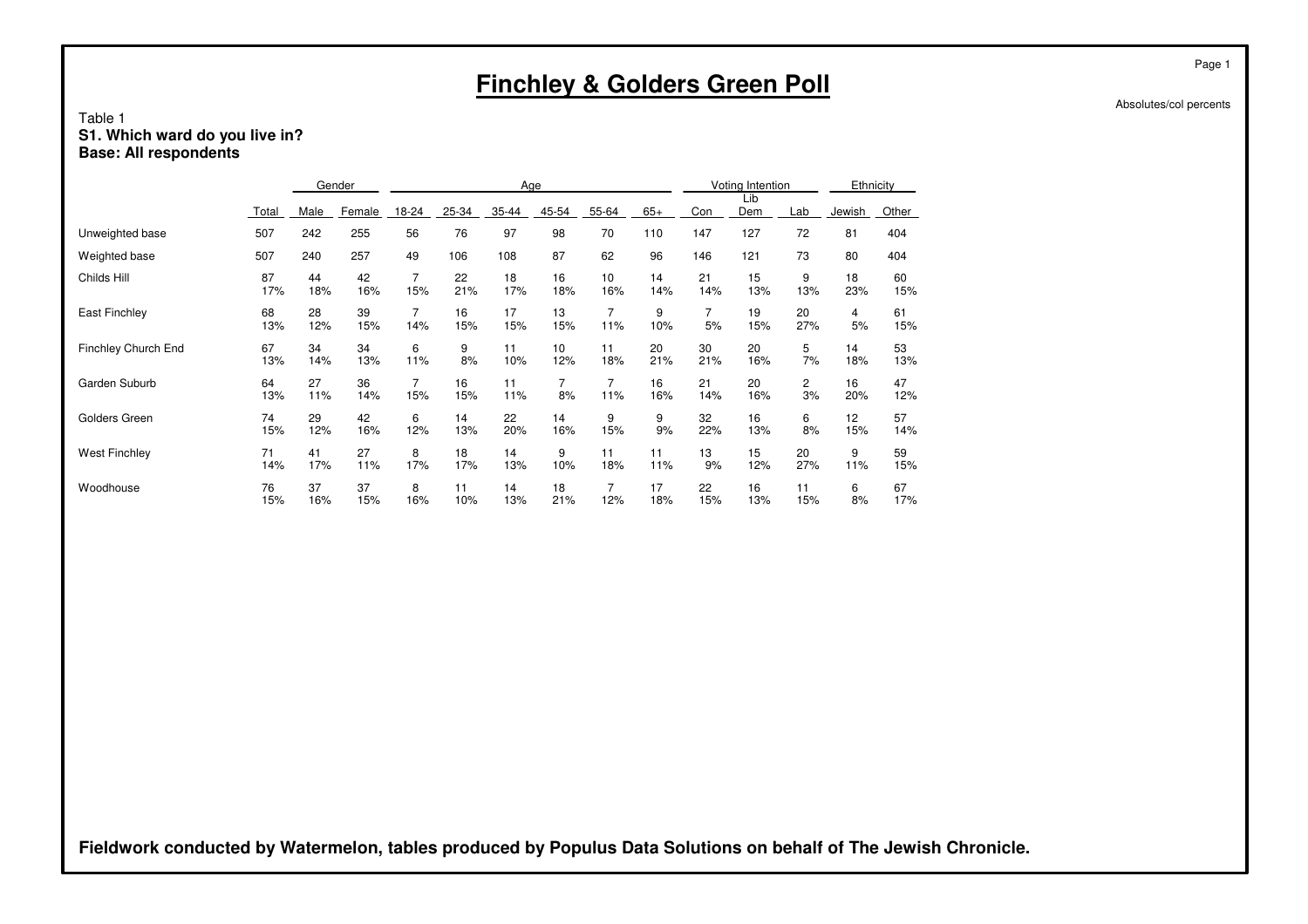## Table 2**Q2. Which of these bands do you fall into? Base: All respondents**

|                 |            |           | Gender    |                                                      |                                                      | Age                                                  |                          |                          |                                                      |           | Voting Intention |                         |           | Ethnicity |
|-----------------|------------|-----------|-----------|------------------------------------------------------|------------------------------------------------------|------------------------------------------------------|--------------------------|--------------------------|------------------------------------------------------|-----------|------------------|-------------------------|-----------|-----------|
|                 | Total      | Male      | Female    | 18-24                                                | 25-34                                                | 35-44                                                | 45-54                    | 55-64                    | $65+$                                                | Con       | Lib<br>Dem       | Lab                     | Jewish    | Other     |
| Unweighted base | 507        | 242       | 255       | 56                                                   | 76                                                   | 97                                                   | 98                       | 70                       | 110                                                  | 147       | 127              | 72                      | 81        | 404       |
| Weighted base   | 507        | 240       | 257       | 49                                                   | 106                                                  | 108                                                  | 87                       | 62                       | 96                                                   | 146       | 121              | 73                      | 80        | 404       |
| 18-24           | 49<br>10%  | 28<br>12% | 21<br>8%  | 49<br>100%                                           | $\overline{\phantom{a}}$                             |                                                      |                          |                          | $\overline{\phantom{a}}$<br>$\overline{\phantom{a}}$ | 15<br>10% | 8<br>7%          | 13<br>17%               | 8<br>10%  | 38<br>9%  |
| 25-34           | 106<br>21% | 58<br>24% | 44<br>17% | $\overline{\phantom{a}}$<br>$\overline{\phantom{a}}$ | 106<br>100%                                          |                                                      |                          |                          | $\overline{\phantom{a}}$<br>$\overline{\phantom{a}}$ | 33<br>23% | 11<br>9%         | 20<br>27%               | 19<br>24% | 81<br>20% |
| 35-44           | 108<br>21% | 52<br>21% | 52<br>20% | $\overline{\phantom{a}}$                             | $\overline{\phantom{a}}$<br>$\overline{\phantom{a}}$ | 108<br>100%                                          |                          |                          | $\overline{\phantom{a}}$<br>$\overline{\phantom{a}}$ | 24<br>17% | 35<br>29%        | 14<br>19%               | 8<br>10%  | 92<br>23% |
| 45-54           | 87<br>17%  | 38<br>16% | 49<br>19% | $\overline{\phantom{a}}$                             |                                                      | $\overline{\phantom{a}}$<br>$\overline{\phantom{a}}$ | 87<br>100%               |                          | $\overline{\phantom{a}}$<br>$\overline{\phantom{a}}$ | 22<br>15% | 26<br>21%        | 11<br>16%               | 9<br>11%  | 75<br>19% |
| 55-64           | 62<br>12%  | 30<br>13% | 31<br>12% |                                                      |                                                      |                                                      | $\overline{\phantom{a}}$ | 62<br>100%               | $\overline{\phantom{a}}$<br>٠                        | 19<br>13% | 17<br>14%        | 10 <sup>10</sup><br>13% | 13<br>16% | 48<br>12% |
| $65+$           | 96<br>19%  | 34<br>14% | 59<br>23% | $\overline{\phantom{a}}$                             |                                                      |                                                      |                          | $\overline{\phantom{a}}$ | 96<br>100%                                           | 32<br>22% | 23<br>19%        | 6<br>8%                 | 23<br>29% | 70<br>17% |

**Fieldwork conducted by Watermelon, tables produced by Populus Data Solutions on behalf of The Jewish Chronicle.**

Page 2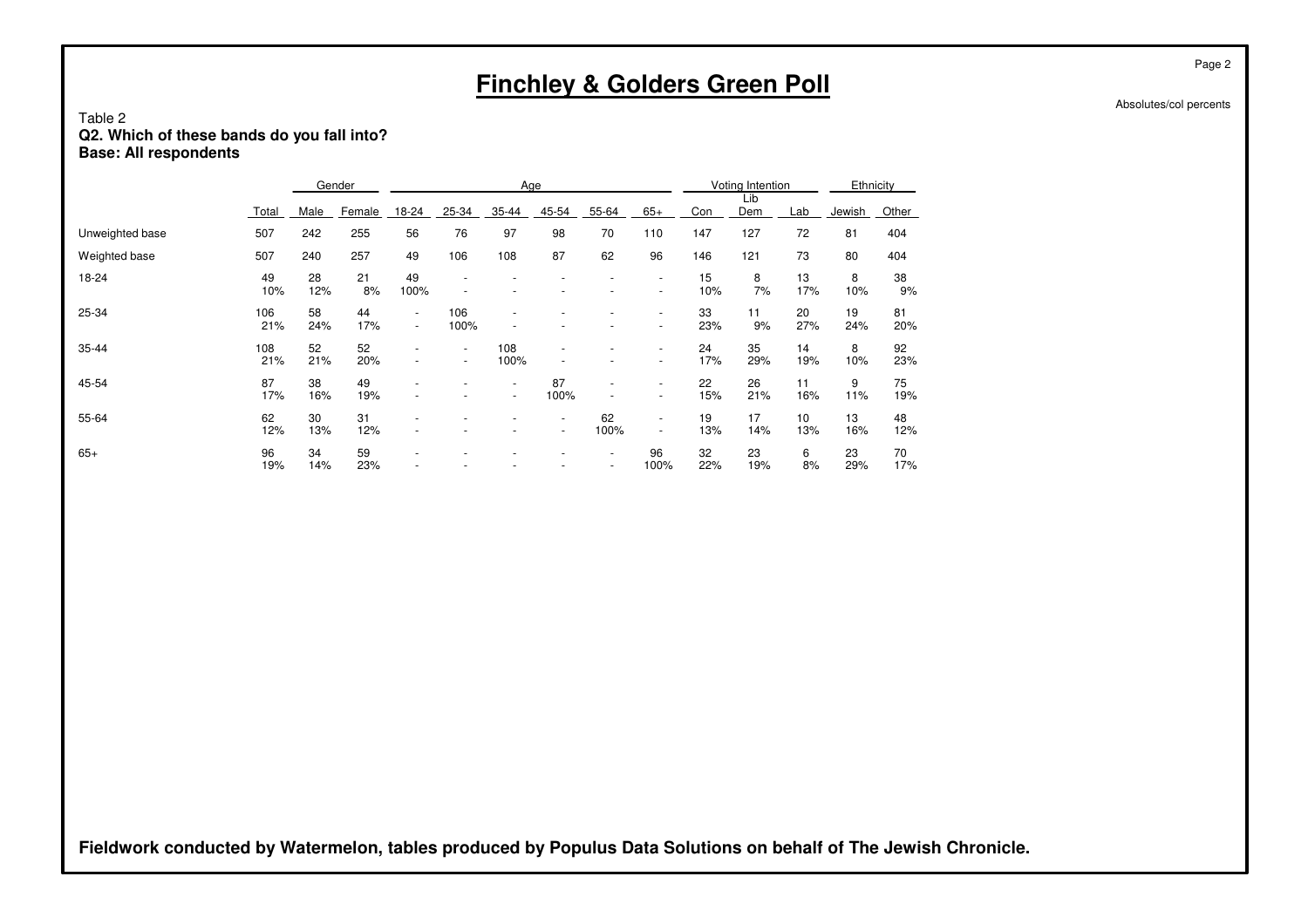## Table 3**S3. How would you like me to record your gender? Base: All respondents**

|                                  |            |                                                      | Gender                                               |                                                      |           | Age       |                                                      |                               |           |                                                      | Voting Intention                                     |           | Ethnicity                                            |            |
|----------------------------------|------------|------------------------------------------------------|------------------------------------------------------|------------------------------------------------------|-----------|-----------|------------------------------------------------------|-------------------------------|-----------|------------------------------------------------------|------------------------------------------------------|-----------|------------------------------------------------------|------------|
|                                  | Total      | Male                                                 | Female                                               | 18-24                                                | 25-34     | 35-44     | 45-54                                                | 55-64                         | $65+$     | Con                                                  | Lib<br>Dem                                           | Lab       | Jewish                                               | Other      |
| Unweighted base                  | 507        | 242                                                  | 255                                                  | 56                                                   | 76        | 97        | 98                                                   | 70                            | 110       | 147                                                  | 127                                                  | 72        | 81                                                   | 404        |
| Weighted base                    | 507        | 240                                                  | 257                                                  | 49                                                   | 106       | 108       | 87                                                   | 62                            | 96        | 146                                                  | 121                                                  | 73        | 80                                                   | 404        |
| Male                             | 240<br>47% | 240<br>100%                                          | $\overline{\phantom{a}}$<br>$\overline{\phantom{a}}$ | 28<br>58%                                            | 58<br>55% | 52<br>48% | 38<br>43%                                            | 30<br>49%                     | 34<br>36% | 66<br>45%                                            | 64<br>53%                                            | 35<br>48% | 37<br>47%                                            | 187<br>46% |
| Female                           | 257<br>51% | $\overline{\phantom{a}}$<br>$\overline{\phantom{0}}$ | 257<br>100%                                          | 21<br>42%                                            | 44<br>41% | 52<br>48% | 49<br>56%                                            | 31<br>51%                     | 59<br>62% | 79<br>54%                                            | 54<br>45%                                            | 37<br>51% | 43<br>53%                                            | 210<br>52% |
| I Identify in a<br>different way | 3<br>1%    | ٠                                                    | ۰                                                    | $\overline{\phantom{a}}$<br>$\overline{\phantom{a}}$ | 1%        | 1%        | $\overline{\phantom{a}}$<br>$\overline{\phantom{a}}$ | -<br>$\overline{\phantom{a}}$ | 1%        | 1%                                                   | $\overline{\phantom{a}}$<br>$\overline{\phantom{a}}$ | 1%        | $\overline{\phantom{0}}$<br>$\overline{\phantom{a}}$ | 3<br>1%    |
| Prefer not to say                | $1\%$      | -                                                    | ۰                                                    | $\overline{\phantom{a}}$<br>$\overline{\phantom{a}}$ | 2<br>2%   | 3<br>3%   | $1\%$                                                | ۰<br>$\overline{\phantom{a}}$ | 1%        | $\overline{\phantom{a}}$<br>$\overline{\phantom{a}}$ | 3<br>2%                                              |           | $\overline{\phantom{0}}$<br>$\overline{\phantom{0}}$ | 4<br>1%    |

**Fieldwork conducted by Watermelon, tables produced by Populus Data Solutions on behalf of The Jewish Chronicle.**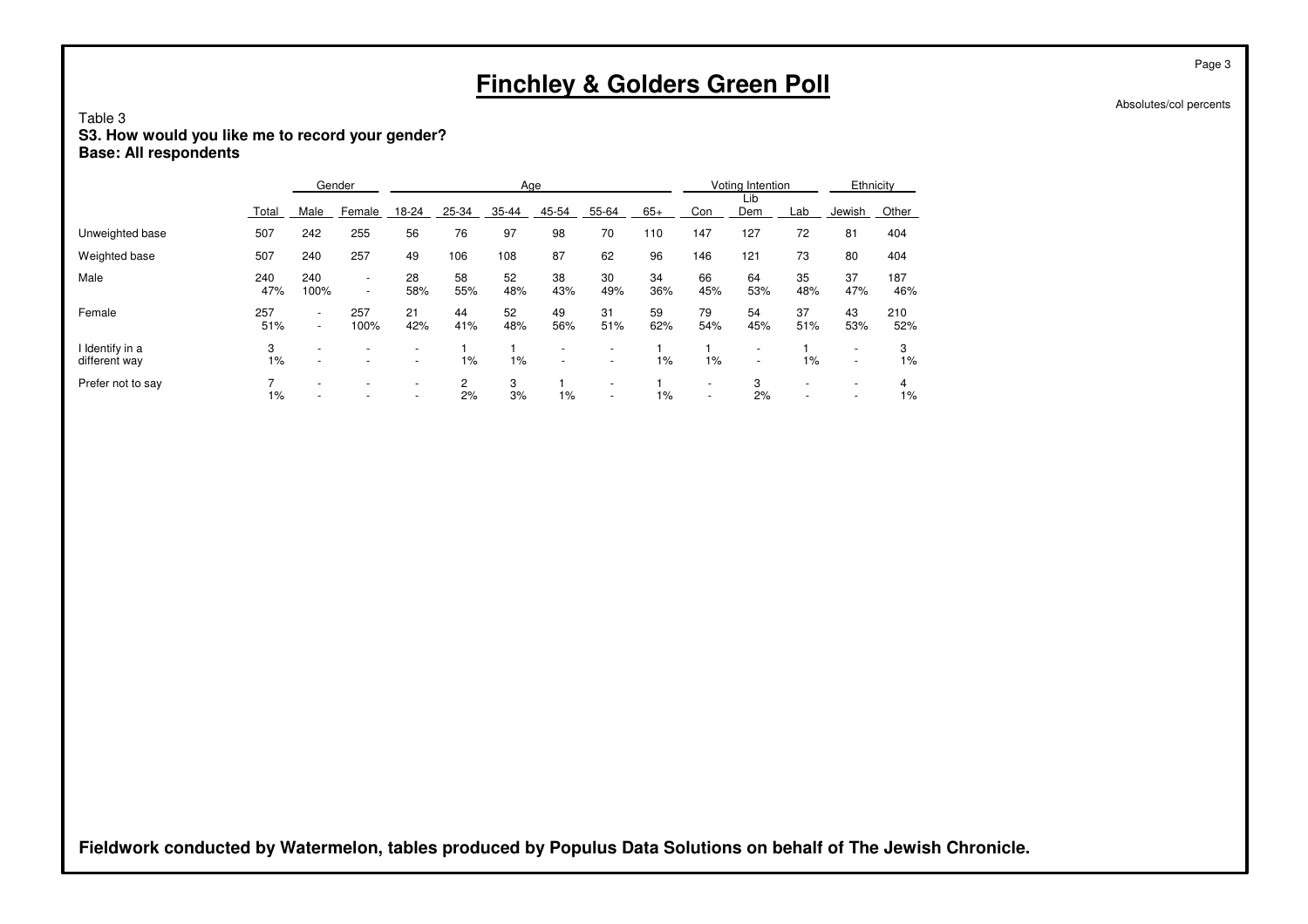Absolutes/col percents

#### Table 4 **Q1. There is going to be a general election on 12 December. How likely is it that you are going to vote?Base: All respondents**

|                       |               |                    | Gender                        |                    |           | Age                |                    |                    |                    |                                            | Voting Intention            |                          | Ethnicity            |                      |
|-----------------------|---------------|--------------------|-------------------------------|--------------------|-----------|--------------------|--------------------|--------------------|--------------------|--------------------------------------------|-----------------------------|--------------------------|----------------------|----------------------|
|                       | Total         | Male               | Female                        | 18-24              | 25-34     | 35-44              | 45-54              | 55-64              | $65+$              | Con                                        | Lib<br>Dem                  | Lab                      | Jewish               | Other                |
| Unweighted base       | 507           | 242                | 255                           | 56                 | 76        | 97                 | 98                 | 70                 | 110                | 147                                        | 127                         | 72                       | 81                   | 404                  |
| Weighted base         | 507           | 240                | 257                           | 49                 | 106       | 108                | 87                 | 62                 | 96                 | 146                                        | 121                         | 73                       | 80                   | 404                  |
| 10 - Extremely likely | 408<br>81%    | 195<br>81%         | 205<br>80%                    | 38<br>77%          | 84<br>79% | 83<br>78%          | 75<br>85%          | 52<br>84%          | 77<br>80%          | 126<br>86%                                 | 102<br>84%                  | 60<br>82%                | 72<br>90%            | 318<br>79%           |
| 9                     | 26<br>5%      | 11<br>5%           | 14<br>6%                      | 3<br>6%            | 3<br>3%   | 8<br>7%            | 5<br>6%            | 3<br>5%            | 4<br>4%            | 6<br>4%                                    | 9<br>7%                     | 4<br>5%                  | 3<br>3%              | 23<br>6%             |
| 8                     | 22<br>4%      | 11<br>5%           | 11<br>4%                      | $\mathbf{1}$<br>2% | 8<br>7%   | 6<br>6%            | 3<br>4%            | 2<br>3%            | 3<br>3%            | 2<br>1%                                    | $\mathbf{2}^{\prime}$<br>2% | 2<br>3%                  | $\overline{c}$<br>2% | 19<br>5%             |
| 7                     | 5<br>1%       | 5<br>2%            | $\overline{\phantom{a}}$      | $\mathbf{1}$<br>2% | 1<br>1%   |                    |                    | $\mathbf{1}$<br>1% | 2<br>2%            | $\overline{c}$<br>1%                       |                             | $\mathbf{1}$<br>2%       | $\mathbf{1}$<br>1%   | 3<br>1%              |
| 6                     | 3<br>1%       | 2<br>1%            | 1<br>$\star$                  | $\mathbf{1}$<br>2% | 1<br>1%   |                    |                    |                    | $\mathbf{1}$<br>1% | 2<br>1%                                    |                             |                          |                      | 3<br>1%              |
| 5                     | 10<br>2%      | 4<br>2%            | 6<br>2%                       | $\mathbf{1}$<br>2% | 3<br>3%   | 1<br>1%            | $\mathbf{1}$<br>1% | 1<br>1%            | 4<br>4%            | 3<br>2%                                    | 1<br>1%                     | $\overline{\phantom{a}}$ | 1<br>1%              | 9<br>2%              |
| 4                     | 4<br>1%       | 1<br>$\star$       | 2<br>1%                       | 1<br>2%            | 1<br>1%   | 1<br>1%            |                    |                    | 1<br>1%            | $\overline{\phantom{a}}$<br>$\overline{a}$ | $\mathbf{1}$<br>1%          | $\mathbf{1}$<br>1%       | $\sim$               | 4<br>1%              |
| 3                     | 3<br>1%       | 1<br>$\star$       | $\overline{\mathbf{c}}$<br>1% | 1<br>2%            | $\bar{a}$ | 1<br>1%            |                    |                    | 1<br>1%            | ÷,<br>$\overline{\phantom{a}}$             | $\mathbf{1}$<br>1%          | $\overline{\phantom{a}}$ | 1<br>1%              | 2<br>$\star$         |
| 2                     | $\frac{2}{x}$ | 2<br>1%            |                               |                    |           | $\mathbf{1}$<br>1% | $\mathbf{1}$<br>1% |                    |                    | ÷,                                         | $\mathbf{1}$<br>1%          |                          |                      | 2<br>$\frac{1}{1}$ % |
| 1                     |               |                    |                               |                    |           |                    |                    |                    |                    |                                            |                             |                          |                      |                      |
| 0 - Not at all likely | 17<br>3%      | 6<br>3%            | 11<br>4%                      | 3<br>6%            | 3<br>2%   | 5<br>5%            | 2<br>2%            | 2<br>3%            | 3<br>3%            | 4<br>3%                                    | 5<br>4%                     | 3<br>4%                  | $\mathbf{1}$<br>1%   | 16<br>4%             |
| Don't know            | 7<br>1%       | $\mathbf{1}$<br>1% | 5<br>2%                       | $\sim$             | 3<br>2%   | $\mathbf{1}$<br>1% | $\mathbf{1}$<br>1% | $\mathbf{1}$<br>2% | 2<br>2%            | 1<br>1%                                    |                             | $\mathbf{1}$<br>2%       |                      | 5<br>1%              |
| Mean                  | 9.25          | 9.30               | 9.20                          | 8.90               | 9.29      | 9.09               | 9.50               | 9.46               | 9.19               | 9.46                                       | 9.31                        | 9.31                     | 9.65                 | 9.15                 |
| Standard deviation    | 2.14          | 1.99               | 2.27                          | 2.64               | 1.94      | 2.43               | 1.78               | 1.88               | 2.16               | 1.87                                       | 2.20                        | 2.19                     | 1.40                 | 2.29                 |
| Standard error        | 0.10          | 0.13               | 0.14                          | 0.35               | 0.23      | 0.25               | 0.18               | 0.23               | 0.21               | 0.16                                       | 0.20                        | 0.26                     | 0.16                 | 0.11                 |

**Fieldwork conducted by Watermelon, tables produced by Populus Data Solutions on behalf of The Jewish Chronicle.**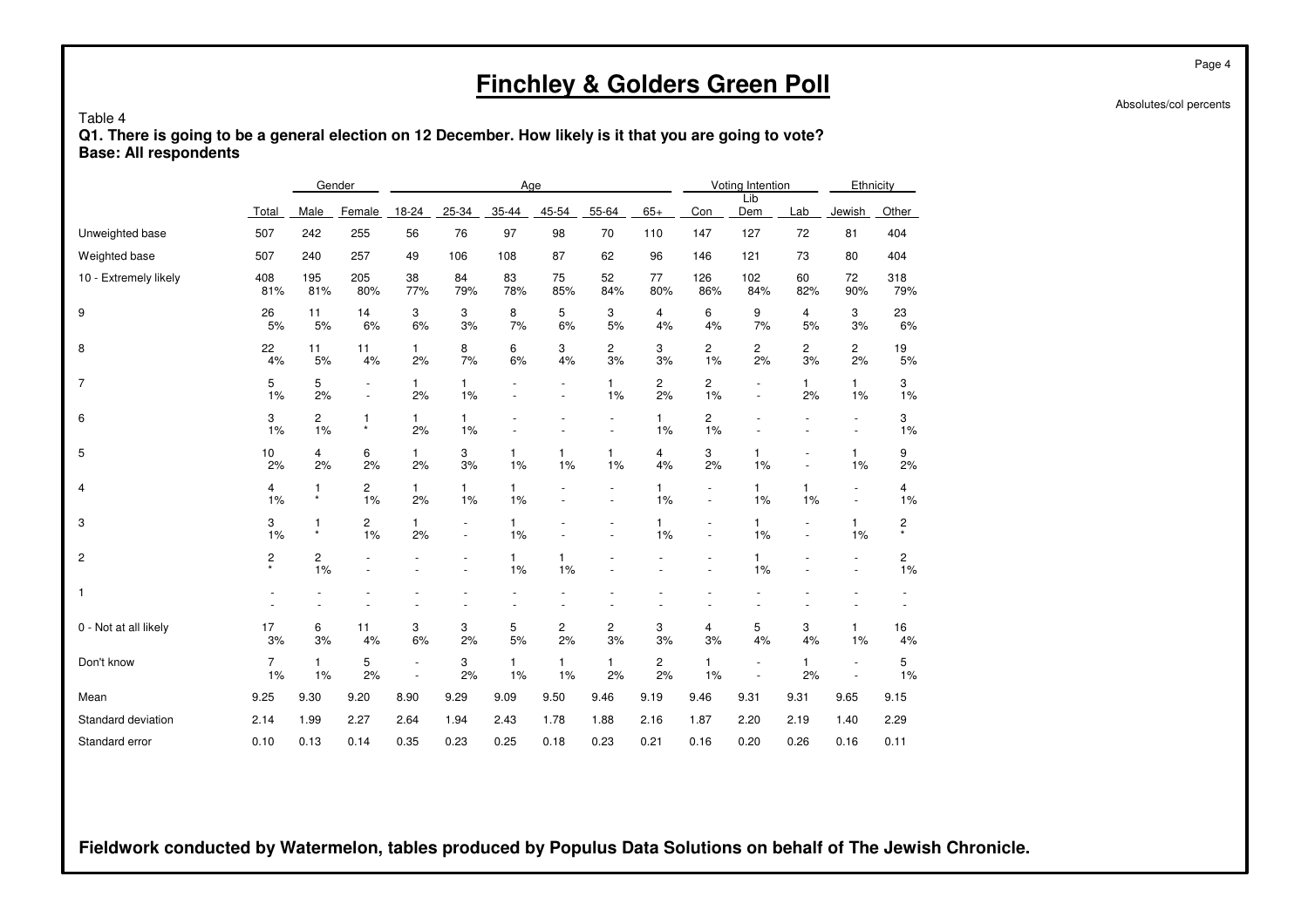#### Table 5

 **Q2. In the upcoming general election, which candidate are you currently planning to vote for in the Finchley and Golders Green Constituency?Base: All respondents**

|                                                  |            |           | Gender    |           |           | Age       |                        |           |           |                                                      | Voting Intention                                     |                          | Ethnicity |            |
|--------------------------------------------------|------------|-----------|-----------|-----------|-----------|-----------|------------------------|-----------|-----------|------------------------------------------------------|------------------------------------------------------|--------------------------|-----------|------------|
|                                                  | Total      | Male      | Female    | 18-24     | 25-34     | 35-44     | 45-54                  | 55-64     | $65+$     | Con                                                  | Lib<br>Dem                                           | Lab                      | Jewish    | Other      |
| Unweighted base                                  | 507        | 242       | 255       | 56        | 76        | 97        | 98                     | 70        | 110       | 147                                                  | 127                                                  | 72                       | 81        | 404        |
| Weighted base                                    | 507        | 240       | 257       | 49        | 106       | 108       | 87                     | 62        | 96        | 146                                                  | 121                                                  | 73                       | 80        | 404        |
| Mike Freer - The<br><b>Conservative Party</b>    | 146<br>29% | 66<br>27% | 79<br>31% | 15<br>31% | 33<br>31% | 24<br>22% | 22<br>25%              | 19<br>32% | 32<br>34% | 146<br>100%                                          | $\overline{\phantom{a}}$                             | $\overline{\phantom{a}}$ | 41<br>51% | 103<br>25% |
| Luciana Berger - The<br><b>Liberal Democrats</b> | 121<br>24% | 64<br>27% | 54<br>21% | 8<br>17%  | 11<br>11% | 35<br>33% | 26<br>30%              | 17<br>28% | 23<br>24% | $\overline{\phantom{a}}$<br>$\overline{\phantom{a}}$ | 121<br>100%                                          | $\overline{\phantom{a}}$ | 19<br>23% | 101<br>25% |
| Ross Houston - The<br>Labour Party               | 73<br>14%  | 35<br>15% | 37<br>14% | 13<br>26% | 20<br>19% | 14<br>13% | 11<br>13%              | 10<br>16% | 6<br>6%   | $\overline{\phantom{a}}$<br>$\sim$                   | $\overline{\phantom{a}}$<br>$\overline{\phantom{a}}$ | 73<br>100%               | 5<br>6%   | 63<br>15%  |
| None of these                                    | 64<br>13%  | 32<br>13% | 29<br>11% | 3<br>7%   | 16<br>16% | 14<br>13% | 12 <sup>°</sup><br>13% | 11%       | 12<br>13% |                                                      |                                                      |                          | 5<br>7%   | 54<br>13%  |
| Prefer not to say                                | 104<br>20% | 43<br>18% | 58<br>23% | 10<br>19% | 26<br>24% | 21<br>20% | 16<br>19%              | 8<br>14%  | 23<br>24% |                                                      |                                                      |                          | 11<br>13% | 84<br>21%  |

**Fieldwork conducted by Watermelon, tables produced by Populus Data Solutions on behalf of The Jewish Chronicle.**

Page 5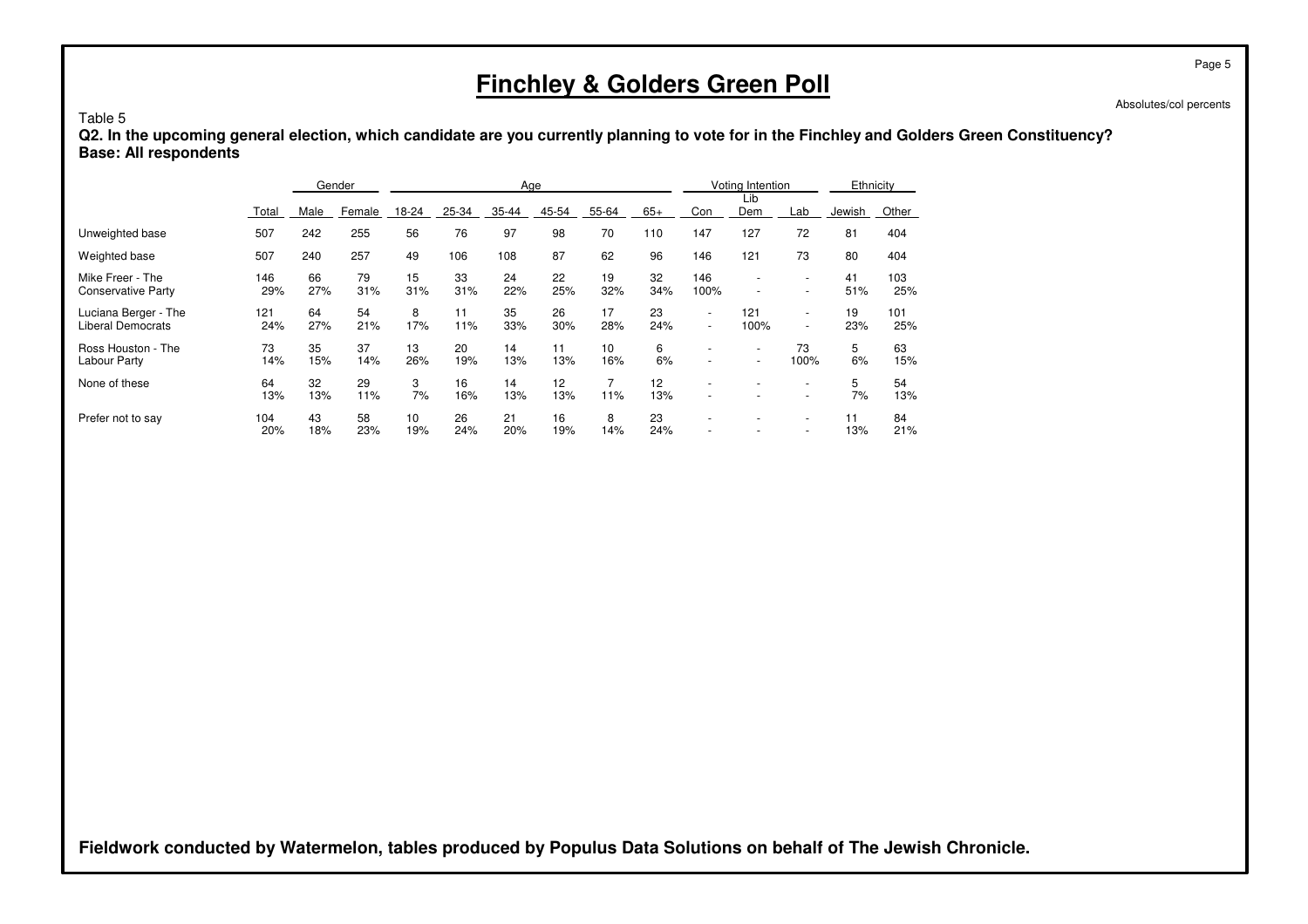## Table 6**Q3. How did you vote in the 2017 election? Base: All respondents**

|                                               |            |           | Gender               |                                                      |           | Age                           |           |           |                    |                               | Voting Intention |           | Ethnicity                                  |            |
|-----------------------------------------------|------------|-----------|----------------------|------------------------------------------------------|-----------|-------------------------------|-----------|-----------|--------------------|-------------------------------|------------------|-----------|--------------------------------------------|------------|
|                                               | Total      | Male      | Female               | 18-24                                                | 25-34     | 35-44                         | 45-54     | 55-64     | $65+$              | Con                           | Lib<br>Dem       | Lab       | Jewish                                     | Other      |
| Unweighted base                               | 507        | 242       | 255                  | 56                                                   | 76        | 97                            | 98        | 70        | 110                | 147                           | 127              | 72        | 81                                         | 404        |
| Weighted base                                 | 507        | 240       | 257                  | 49                                                   | 106       | 108                           | 87        | 62        | 96                 | 146                           | 121              | 73        | 80                                         | 404        |
| Mike Freer -<br>Conservative                  | 186<br>37% | 83<br>35% | 101<br>39%           | 12<br>24%                                            | 38<br>36% | 38<br>35%                     | 30<br>35% | 26<br>42% | 42<br>44%          | 121<br>83%                    | 21<br>17%        | 4<br>5%   | 47<br>59%                                  | 137<br>34% |
| Jeremy Newmark - Labour                       | 141<br>28% | 71<br>30% | 65<br>25%            | 16<br>32%                                            | 27<br>26% | 27<br>25%                     | 30<br>34% | 19<br>30% | 22<br>23%          | 4<br>3%                       | 44<br>37%        | 55<br>76% | 15<br>19%                                  | 115<br>29% |
| Jonathan Davies -<br><b>Liberal Democrats</b> | 48<br>9%   | 25<br>10% | 22<br>9%             | $\overline{\mathbf{c}}$<br>5%                        | 4<br>4%   | 16<br>15%                     | 9<br>10%  | 6<br>10%  | 10<br>11%          | 5<br>3%                       | 33<br>27%        | $1\%$     | 8<br>10%                                   | 40<br>10%  |
| Adele Ward - Green                            | 10<br>2%   | 8<br>3%   | $\overline{c}$<br>1% | $\overline{\phantom{a}}$                             | 3<br>3%   | 3<br>3%                       | 2<br>2%   | 1%        | $\mathbf{1}$<br>1% | $\overline{\phantom{a}}$      | 3<br>3%          | 3<br>4%   | 1%                                         | 9<br>2%    |
| Andrew Price - UKIP                           | 5<br>1%    | 3<br>1%   | 2<br>1%              | $\overline{\phantom{a}}$<br>$\overline{\phantom{a}}$ | 2<br>2%   | $\mathbf{1}$<br>1%            | 1%        | 1%        |                    |                               |                  |           | $\overline{\phantom{a}}$<br>$\overline{a}$ | 5<br>1%    |
| Other                                         | 11<br>2%   | 2<br>1%   | 9<br>3%              | $\overline{\phantom{a}}$                             | 4<br>3%   | ٠<br>$\overline{\phantom{a}}$ | 1%        | 3<br>4%   | 4<br>5%            | 2<br>1%                       |                  | $1\%$     | 4<br>4%                                    | 6<br>1%    |
| None / Did not vote                           | 66<br>13%  | 30<br>12% | 34<br>13%            | 17<br>36%                                            | 18<br>17% | 13<br>12%                     | 7<br>8%   | 3<br>4%   | 8<br>8%            | 15<br>10%                     | 16<br>13%        | 9<br>13%  | 3<br>4%                                    | 59<br>15%  |
| Prefer not to say                             | 41<br>8%   | 18<br>8%  | 22<br>9%             | 2<br>4%                                              | 10<br>10% | 9<br>8%                       | 8<br>9%   | 4<br>7%   | 8<br>9%            | $\overline{\phantom{a}}$<br>٠ | 4<br>3%          |           | 2<br>2%                                    | 33<br>8%   |

**Fieldwork conducted by Watermelon, tables produced by Populus Data Solutions on behalf of The Jewish Chronicle.**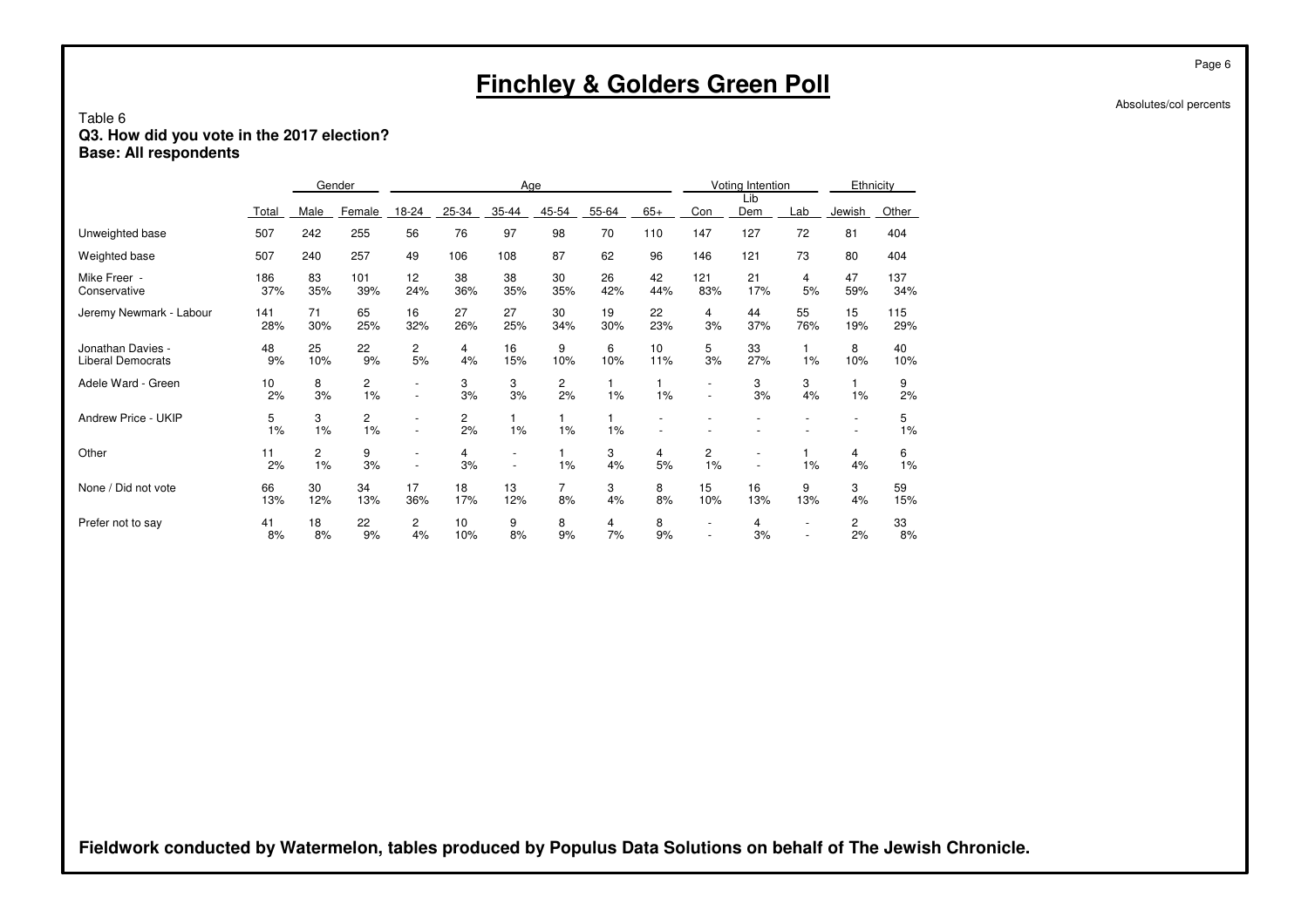#### Table 7

 **Q4. What are the most important issues which will decide your vote?Base: All respondents**

|                         |          |         | Gender               |                |              | Age                |                |                    |         |         | Voting Intention |                | Ethnicity      |            |
|-------------------------|----------|---------|----------------------|----------------|--------------|--------------------|----------------|--------------------|---------|---------|------------------|----------------|----------------|------------|
|                         | Total    | Male    | Female               | 18-24          | $25 - 34$    | 35-44              | 45-54          | 55-64              | $65+$   | Con     | Lib<br>Dem       | Lab            | Jewish         | Other      |
| Unweighted base         | 507      | 242     | 255                  | 56             | 76           | 97                 | 98             | 70                 | 110     | 147     | 127              | 72             | 81             | 404        |
| Weighted base           | 507      | 240     | 257                  | 49             | 106          | 108                | 87             | 62                 | 96      | 146     | 121              | 73             | 80             | 404        |
| <b>Brexit</b>           | 256      | 134     | 119                  | 29             | 46           | 58                 | 49             | 33                 | 40      | 71      | 89               | 34             | 40             | 209        |
|                         | 50%      | 56%     | 46%                  | 59%            | 44%          | 53%                | 56%            | 54%                | 42%     | 49%     | 74%              | 47%            | 51%            | 52%        |
| The quality of the NHS  | 253      | 108     | 141                  | 28             | 55           | 53                 | 42             | 33                 | 43      | 57      | 67               | 43             | 34             | 208        |
|                         | 50%      | 45%     | 55%                  | 56%            | 52%          | 49%                | 48%            | 54%                | 45%     | 39%     | 56%              | 59%            | 43%            | 52%        |
| Anti-Jewish racism/     | 128      | 56      | 71                   | 13             | 28           | 21                 | 18             | 18                 | 31      | 66      | 34               | $\overline{c}$ | 51             | 76         |
| antisemitism            | 25%      | 23%     | 28%                  | 26%            | 26%          | 20%                | 20%            | 29%                | 32%     | 45%     | 28%              | 3%             | 64%            | 19%        |
| The quality of our      | 121      | 45      | 75                   | 6              | 36           | 35                 | 24             | 9                  | 11      | 22      | 27               | 27             | 14             | 99         |
| schools                 | 24%      | 19%     | 29%                  | 12%            | 34%          | 32%                | 27%            | 14%                | 12%     | 15%     | 22%              | 37%            | 17%            | 24%        |
| The state of the        | 115      | 51      | 61                   | 14             | 23           | 18                 | 26             | 18                 | 16      | 19      | 38               | 20             | 19             | 95         |
| environment             | 23%      | 21%     | 24%                  | 30%            | 21%          | 17%                | 30%            | 29%                | 17%     | 13%     | 31%              | 27%            | 23%            | 24%        |
| Levels of Crime         | 87       | 48      | 39                   | $\overline{7}$ | 15           | 24                 | 19             | 11                 | 11      | 31      | 14               | 10             | 8              | 77         |
|                         | 17%      | 20%     | 15%                  | 15%            | 14%          | 22%                | 22%            | 18%                | 11%     | 21%     | 12%              | 14%            | 10%            | 19%        |
| The cost of living      | 68       | 33      | 34                   | 5              | 22           | 18                 | 9              | $\overline{4}$     | 9       | 23      | 5                | 8              | $\overline{7}$ | 54         |
| generally               | 13%      | 14%     | 13%                  | 11%            | 21%          | 16%                | 10%            | 7%                 | 10%     | 16%     | 4%               | 11%            | 9%             | 13%        |
| The way the welfare     | 68       | 26      | 42                   | $\overline{7}$ | 10           | 12                 | 15             | 12                 | 13      | 15      | 13               | 14             | 10             | 57         |
| system works            | 13%      | 11%     | 16%                  | 15%            | 9%           | 11%                | 17%            | 19%                | 13%     | 10%     | 11%              | 19%            | 12%            | 14%        |
| Tax levels              | 63       | 34      | 29                   | 4              | 19           | 18                 | 10             | 7                  | 5       | 33      | 7                | 4              | 13             | 49         |
|                         | 12%      | 14%     | 11%                  | 8%             | 18%          | 16%                | 12%            | 11%                | 5%      | 23%     | 6%               | 5%             | 16%            | 12%        |
| The cost and            | 62       | 25      | 35                   | 9              | 20           | 10                 | 6              | 9                  | 8       | 10      | 8                | 19             | 10             | 48         |
| availability of housing | 12%      | 11%     | 14%                  | 18%            | 19%          | 10%                | 7%             | 14%                | 8%      | 7%      | 7%               | 26%            | 13%            | <b>12%</b> |
| Levels of immigration   | 37       | 22      | 14                   | 3              | 8            | 9                  | 3              | 3                  | 10      | 14      | 4                | 4              | 5              | 31         |
|                         | 7%       | 9%      | 5%                   | 7%             | 8%           | 8%                 | 3%             | 6%                 | 11%     | 10%     | 3%               | 5%             | 6%             | 8%         |
| Air quality             | 25       | 14      | 10                   | 5              | $\mathbf{1}$ | $\overline{7}$     | 2              | $\overline{4}$     | 6       | 6       | 5                | 5              | $\overline{c}$ | 19         |
|                         | 5%       | 6%      | 4%                   | 11%            | 1%           | 6%                 | 3%             | 6%                 | 6%      | 4%      | 4%               | 7%             | 3%             | 5%         |
| The quality and cost of | 21       | 14      | 6                    | $\overline{4}$ | 6            | 4                  | $\overline{c}$ | $\mathbf{1}$       | 3       | 6       | 3                | 5              | $\blacksquare$ | 20         |
| public transport        | 4%       | 6%      | 2%                   | 7%             | 6%           | 4%                 | 3%             | 2%                 | 4%      | 4%      | 2%               | 7%             | $\overline{a}$ | 5%         |
| Other                   | 38       | 20      | 16                   | 3              | 12           | 6                  | 6              | 3                  | 8       | 12      | 8                | 5              | $\overline{7}$ | 29         |
|                         | 8%       | 8%      | 6%                   | 7%             | 11%          | 5%                 | 7%             | 5%                 | 9%      | 8%      | 7%               | 7%             | 8%             | 7%         |
| No issues/ not voting   | 11<br>2% | 5<br>2% | $\overline{7}$<br>3% | ÷,             | 1<br>1%      | $\mathbf{1}$<br>1% | 2<br>2%        | $\mathbf{1}$<br>2% | 6<br>6% | 3<br>2% | 2<br>2%          |                | 1<br>1%        | 8<br>2%    |

**Fieldwork conducted by Watermelon, tables produced by Populus Data Solutions on behalf of The Jewish Chronicle.**

Page 7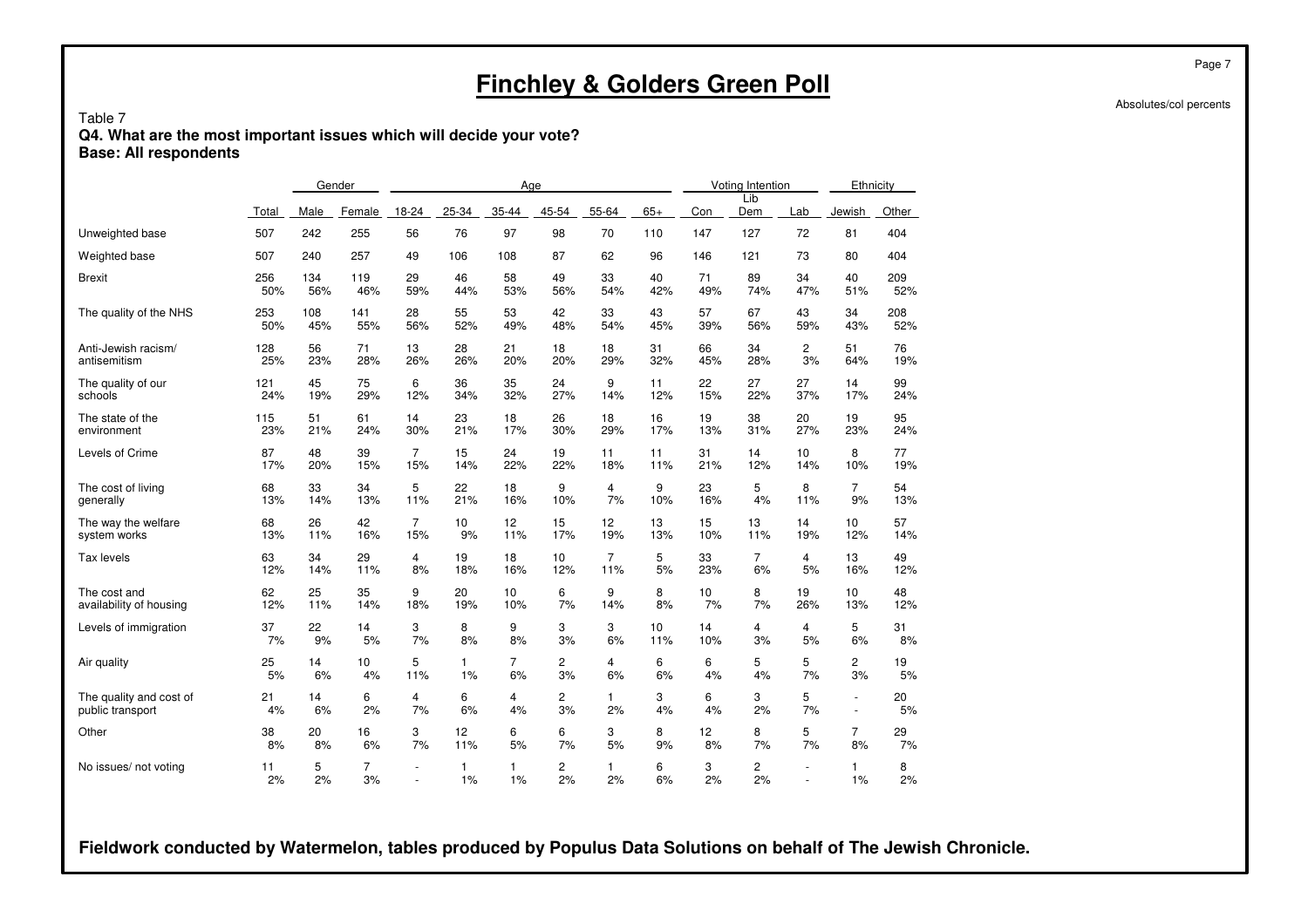## Table 8**Q5. Which of the following statements do you agree with most? Base: All respondents**

|                                                                                        |            |            | Gender     |           |           | Age       |           |           |           |            | Voting Intention |           | Ethnicity            |            |
|----------------------------------------------------------------------------------------|------------|------------|------------|-----------|-----------|-----------|-----------|-----------|-----------|------------|------------------|-----------|----------------------|------------|
|                                                                                        | Total      | Male       | Female     | 18-24     | 25-34     | 35-44     | 45-54     | 55-64     | $65+$     | Con        | Lib<br>Dem       | Lab       | Jewish               | Other      |
| Unweighted base                                                                        | 507        | 242        | 255        | 56        | 76        | 97        | 98        | 70        | 110       | 147        | 127              | 72        | 81                   | 404        |
| Weighted base                                                                          | 507        | 240        | 257        | 49        | 106       | 108       | 87        | 62        | 96        | 146        | 121              | 73        | 80                   | 404        |
| The Labour Party has<br>behaved in a racist way<br>towards the Jewish<br>community     | 235<br>46% | 106<br>44% | 126<br>49% | 18<br>36% | 41<br>38% | 51<br>47% | 43<br>49% | 31<br>51% | 51<br>53% | 105<br>72% | 66<br>55%        | 8<br>11%  | 68<br>85%            | 166<br>41% |
| The Labour Party has<br>not behaved in a racist<br>way towards the Jewish<br>community | 84<br>17%  | 50<br>21%  | 33<br>13%  | 10<br>21% | 21<br>20% | 14<br>13% | 10<br>11% | 12<br>19% | 17<br>18% | 14<br>9%   | 17<br>14%        | 34<br>47% | $\overline{2}$<br>3% | 73<br>18%  |
| Neither                                                                                | 114<br>22% | 57<br>24%  | 52<br>20%  | 12<br>25% | 30<br>28% | 30<br>28% | 19<br>22% | 11<br>17% | 13<br>13% | 17<br>12%  | 26<br>22%        | 21<br>29% | 7<br>9%              | 100<br>25% |
| Don't know                                                                             | 74<br>15%  | 27<br>11%  | 45<br>18%  | 9<br>18%  | 14<br>13% | 13<br>12% | 16<br>18% | 8<br>13%  | 15<br>16% | 10<br>7%   | 12<br>10%        | 10<br>13% | $\overline{2}$<br>2% | 65<br>16%  |

**Fieldwork conducted by Watermelon, tables produced by Populus Data Solutions on behalf of The Jewish Chronicle.**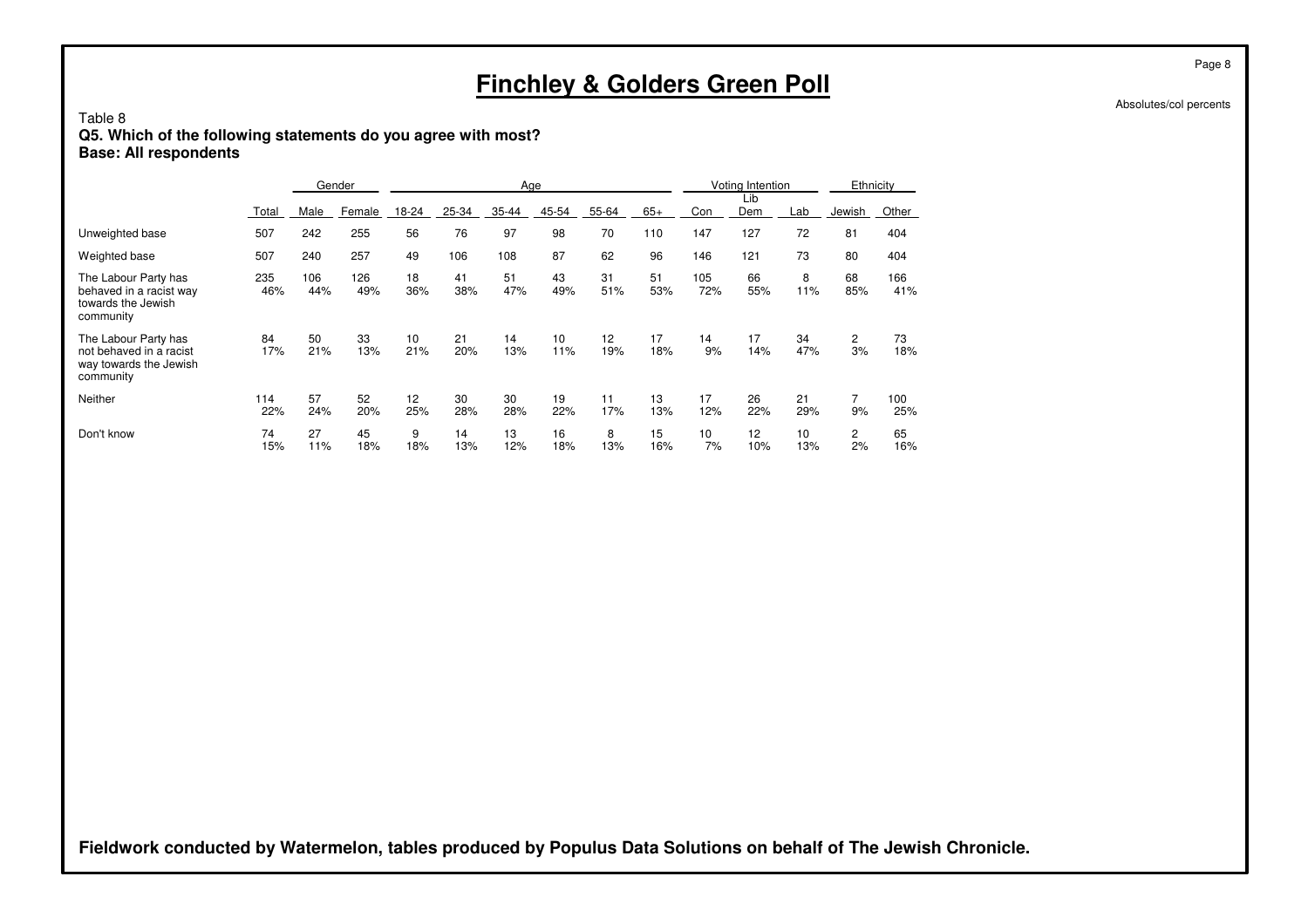Absolutes/col percents

#### Table 9 **Q6. Do you think Jeremy Corbyn himself has handled the row about anti-Jewish racism well?Base: All respondents**

|                 |            |            | Gender     |           |           | Age       |           |           |           |            | Voting Intention |           | Ethnicity |            |
|-----------------|------------|------------|------------|-----------|-----------|-----------|-----------|-----------|-----------|------------|------------------|-----------|-----------|------------|
|                 | Total      | Male       | Female     | 18-24     | 25-34     | $35 - 44$ | 45-54     | 55-64     | $65+$     | Con        | Lib<br>Dem       | Lab       | Jewish    | Other      |
| Unweighted base | 507        | 242        | 255        | 56        | 76        | 97        | 98        | 70        | 110       | 147        | 127              | 72        | 81        | 404        |
| Weighted base   | 507        | 240        | 257        | 49        | 106       | 108       | 87        | 62        | 96        | 146        | 121              | 73        | 80        | 404        |
| Yes             | 61<br>12%  | 33<br>14%  | 28<br>11%  | 10<br>20% | 16<br>15% | 10<br>9%  | 10<br>11% | 4<br>6%   | 12<br>13% | 4<br>3%    | 9<br>7%          | 28<br>39% | 2<br>2%   | 53<br>13%  |
| No              | 345<br>68% | 165<br>68% | 174<br>68% | 31<br>64% | 68<br>64% | 72<br>67% | 60<br>69% | 44<br>72% | 69<br>72% | 127<br>87% | 90<br>74%        | 30<br>40% | 76<br>95% | 262<br>65% |
| Don't know      | 101<br>20% | 43<br>18%  | 55<br>21%  | 8<br>16%  | 22<br>21% | 26<br>24% | 18<br>20% | 13<br>21% | 14<br>15% | 15<br>10%  | 22<br>18%        | 15<br>21% | 2<br>2%   | 89<br>22%  |

**Fieldwork conducted by Watermelon, tables produced by Populus Data Solutions on behalf of The Jewish Chronicle.**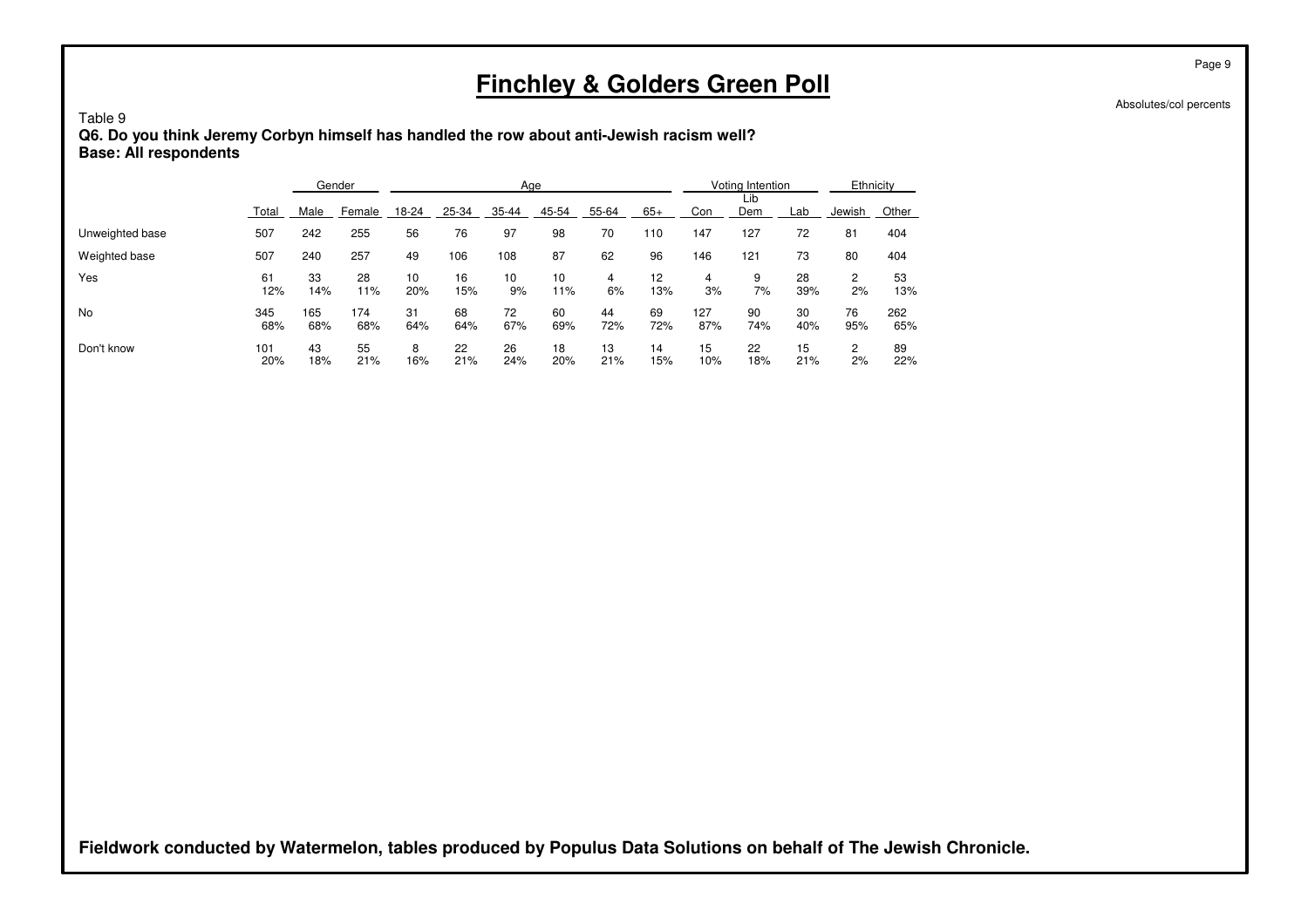## Table 10**Q7. What is more important to you as an issue? Base: All respondents**

|                    |            |            | Gender    |           |           |           | Age       |           |           |           | Voting Intention |           | Ethnicity                |            |
|--------------------|------------|------------|-----------|-----------|-----------|-----------|-----------|-----------|-----------|-----------|------------------|-----------|--------------------------|------------|
|                    | Total      | Male       | Female    | 18-24     | 25-34     | 35-44     | 45-54     | 55-64     | $65+$     | Con       | Lib<br>Dem       | Lab       | Jewish                   | Other      |
| Unweighted base    | 507        | 242        | 255       | 56        | 76        | 97        | 98        | 70        | 110       | 147       | 127              | 72        | 81                       | 404        |
| Weighted base      | 507        | 240        | 257       | 49        | 106       | 108       | 87        | 62        | 96        | 146       | 121              | 73        | 80                       | 404        |
| <b>Brexit</b>      | 222<br>44% | 128<br>53% | 90<br>35% | 14<br>28% | 41<br>38% | 53<br>49% | 48<br>55% | 29<br>47% | 38<br>39% | 41<br>28% | 73<br>60%        | 44<br>60% | 16<br>20%                | 197<br>49% |
| Anti-Jewish racism | 73<br>14%  | 29<br>12%  | 43<br>17% | 8<br>16%  | 19<br>17% | 15<br>14% | 8<br>10%  | 8<br>13%  | 16<br>16% | 45<br>31% | 10<br>8%         | 4<br>6%   | 34<br>43%                | 37<br>9%   |
| Both the same      | 152<br>30% | 56<br>23%  | 93<br>36% | 22<br>45% | 29<br>27% | 34<br>32% | 23<br>26% | 16<br>26% | 28<br>30% | 53<br>37% | 32<br>26%        | 14<br>19% | 28<br>35%                | 121<br>30% |
| Neither            | 31<br>6%   | 13<br>5%   | 15<br>6%  | 3<br>6%   | 11<br>10% | 4<br>4%   | 4<br>4%   | 3<br>5%   | 7%        | 3<br>2%   | 4<br>3%          | 6<br>8%   | $\overline{\phantom{a}}$ | 27<br>7%   |
| Don't know         | 29<br>6%   | 15<br>6%   | 15<br>6%  | 3<br>6%   | 8<br>7%   | 2<br>2%   | 4<br>5%   | 5<br>9%   | 8%        | 4<br>3%   | 3<br>2%          | 5<br>7%   | $\mathbf{2}$<br>2%       | 21<br>5%   |

**Fieldwork conducted by Watermelon, tables produced by Populus Data Solutions on behalf of The Jewish Chronicle.**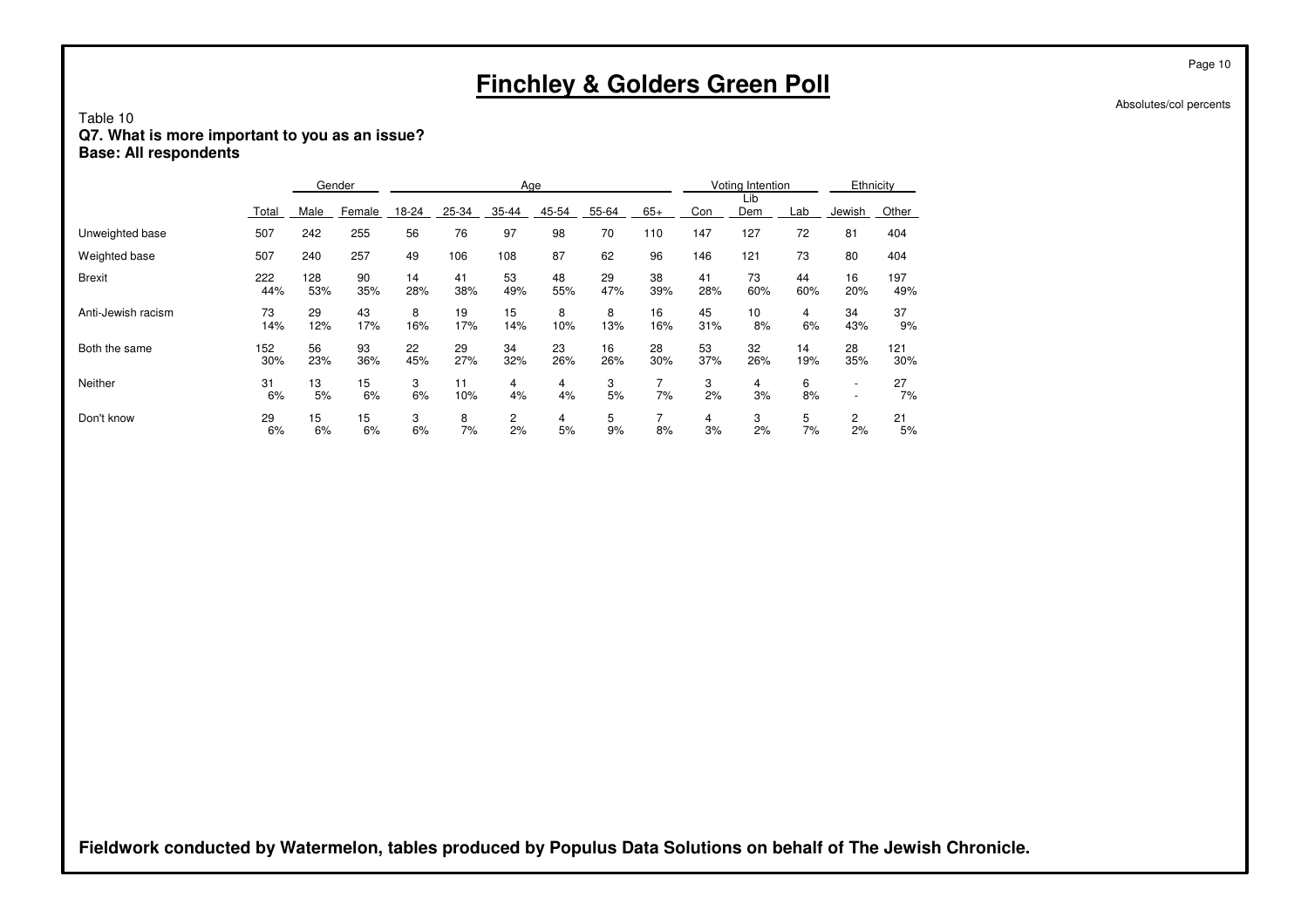Table 11**Q8. Who do you think has got the best track-record on fighting racism? Base: All respondents**

|                   |       |      | Gender |       |       | Age   |       |       |       |     | Voting Intention |     | Ethnicity |       |
|-------------------|-------|------|--------|-------|-------|-------|-------|-------|-------|-----|------------------|-----|-----------|-------|
|                   | Total | Male | Female | 18-24 | 25-34 | 35-44 | 45-54 | 55-64 | $65+$ | Con | Lib<br>Dem       | Lab | Jewish    | Other |
| Unweighted base   | 507   | 242  | 255    | 56    | 76    | 97    | 98    | 70    | 110   | 147 | 127              | 72  | 81        | 404   |
| Weighted base     | 507   | 240  | 257    | 49    | 106   | 108   | 87    | 62    | 96    | 146 | 121              | 73  | 80        | 404   |
| Conservatives     | 98    | 41   | 57     | 8     | 19    | 21    | 13    | 11    | 25    | 69  | 5                | 2   | 36        | 59    |
|                   | 19%   | 17%  | 22%    | 17%   | 18%   | 20%   | 15%   | 17%   | 26%   | 47% | 4%               | 3%  | 46%       | 15%   |
| Labour            | 92    | 50   | 40     | 9     | 22    | 21    | 13    | 15    | 11    | 2   | 16               | 43  | 6         | 76    |
|                   | 18%   | 21%  | 16%    | 19%   | 21%   | 20%   | 15%   | 24%   | 11%   | 1%  | 13%              | 58% | 8%        | 19%   |
| Liberal Democrats | 79    | 44   | 33     | 5     | 11    | 21    | 15    | 13    | 15    | 12  | 45               | 8   | 14        | 64    |
|                   | 16%   | 18%  | 13%    | 11%   | 10%   | 19%   | 17%   | 20%   | 16%   | 8%  | 37%              | 11% | 18%       | 16%   |
| Other             | 60    | 33   | 23     | 8     | 17    | 17    | 10    | 4     | 5     | 17  | 15               | 3   | 5         | 52    |
|                   | 12%   | 14%  | 9%     | 15%   | 16%   | 16%   | 11%   | 7%    | 5%    | 12% | 12%              | 4%  | 7%        | 13%   |
| Don't know        | 178   | 72   | 103    | 19    | 37    | 27    | 36    | 19    | 40    | 46  | 40               | 18  | 18        | 152   |
|                   | 35%   | 30%  | 40%    | 38%   | 35%   | 25%   | 42%   | 31%   | 41%   | 32% | 33%              | 24% | 22%       | 38%   |

**Fieldwork conducted by Watermelon, tables produced by Populus Data Solutions on behalf of The Jewish Chronicle.**

Page 11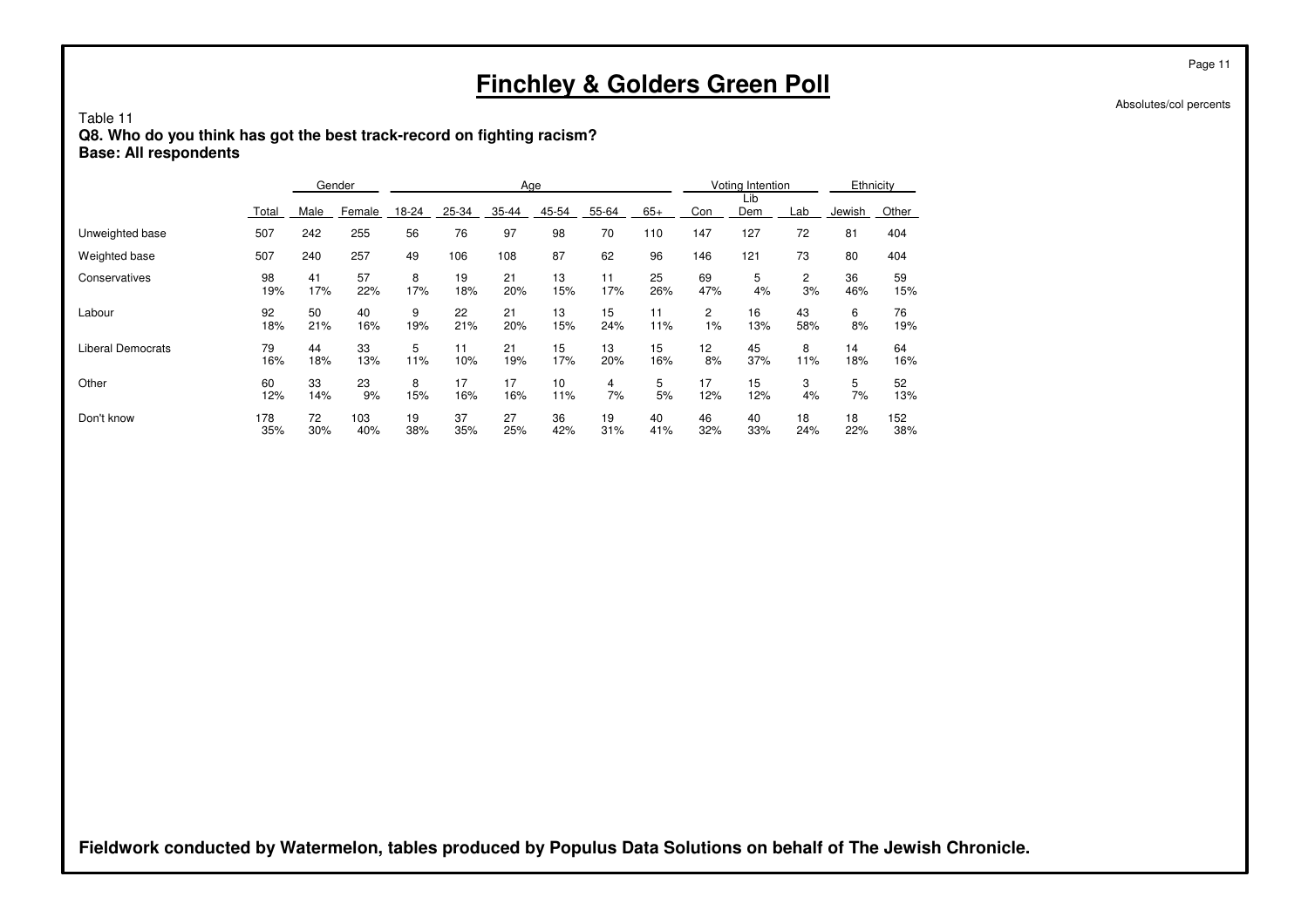|                                                                                       |                         |                         |                      |                                      |                          |                             |                      | <b>Finchley &amp; Golders Green Poll</b> |                                    |                                            |                             |                       |                                                      |                |
|---------------------------------------------------------------------------------------|-------------------------|-------------------------|----------------------|--------------------------------------|--------------------------|-----------------------------|----------------------|------------------------------------------|------------------------------------|--------------------------------------------|-----------------------------|-----------------------|------------------------------------------------------|----------------|
| Table 12<br>Q9. What ethnic group best describes you?<br><b>Base: All respondents</b> |                         |                         |                      |                                      |                          |                             |                      |                                          |                                    |                                            |                             |                       |                                                      |                |
|                                                                                       |                         |                         | Gender               |                                      |                          | Age                         |                      |                                          |                                    |                                            | Voting Intention<br>Lib     |                       |                                                      | Ethnicity      |
|                                                                                       | Total                   | Male                    | Female               | $18-24$                              | $25 - 34$                | $35 - 44$                   | $45 - 54$            | $55 - 64$                                | $65+$                              | Con                                        | Dem                         | Lab                   | Jewish                                               | Other          |
| Unweighted base                                                                       | 507                     | 242                     | 255                  | 56                                   | 76                       | 97                          | 98                   | 70                                       | 110                                | 147                                        | 127                         | 72                    | 81                                                   | 404            |
| Weighted base                                                                         | 507                     | 240                     | 257                  | 49                                   | 106                      | 108                         | 87                   | 62                                       | 96                                 | 146                                        | 121                         | 73                    | 80                                                   | 404            |
| White                                                                                 | 273<br>54%              | 125<br>52%              | 144<br>56%           | 20<br>41%                            | 51<br>49%                | 54<br>50%                   | 52<br>60%            | 38<br>61%                                | 58<br>60%                          | 74<br>51%                                  | 76<br>63%                   | 28<br>38%             | $\overline{\phantom{a}}$<br>$\overline{\phantom{a}}$ | 273<br>68%     |
| Mixed                                                                                 | 17<br>3%                | 6<br>3%                 | 10<br>4%             | $\overline{2}$<br>4%                 | 6<br>6%                  | 4<br>3%                     | 3<br>3%              | $\mathbf{2}$<br>3%                       | $\mathbf{1}$<br>1%                 | $\mathbf{1}$<br>1%                         | $\mathbf{2}^{\prime}$<br>1% | $\overline{7}$<br>10% | $\overline{\phantom{a}}$<br>$\overline{\phantom{a}}$ | 17<br>4%       |
| Jewish                                                                                | 80<br>16%               | 37<br>16%               | 43<br>17%            | 8<br>17%                             | 19<br>18%                | 8<br>8%                     | 9<br>10%             | 13<br>20%                                | 23<br>24%                          | 41<br>28%                                  | 19<br>15%                   | 5<br>7%               | 80<br>100%                                           | $\blacksquare$ |
| NET: Asian                                                                            | 64<br>13%               | 37<br>15%               | 26<br>10%            | 10 <sup>10</sup><br>20%              | 15<br>15%                | 17<br>16%                   | 9<br>10%             | 6<br>9%                                  | $\overline{7}$<br>7%               | 19<br>13%                                  | 13<br>11%                   | 14<br>19%             | $\blacksquare$<br>$\blacksquare$                     | 64<br>16%      |
| Indian                                                                                | 31<br>6%                | 16<br>7%                | 15<br>6%             | 6<br>13%                             | 8<br>8%                  | 6<br>5%                     | 3<br>4%              | 4<br>6%                                  | 3<br>3%                            | 13<br>9%                                   | 4<br>3%                     | 8<br>11%              | $\overline{\phantom{a}}$<br>$\overline{\phantom{a}}$ | 31<br>8%       |
| Pakistani                                                                             | 9<br>2%                 | 8<br>$3%$               | 1<br>$\star$         | $\overline{c}$<br>4%                 | $\mathbf{1}$<br>1%       | 3<br>3%                     | $\mathbf{1}$<br>1%   | 1.<br>2%                                 | $\overline{\phantom{a}}$<br>$\sim$ | $\mathbf{1}$<br>1%                         | $\overline{c}$<br>2%        | $\overline{c}$<br>3%  | $\sim$<br>$\overline{\phantom{a}}$                   | 9<br>2%        |
| Bangladeshi                                                                           | $\overline{\mathbf{c}}$ | $\mathbf{2}$<br>1%      | $\sim$               | $\overline{\phantom{a}}$<br>$\sim$   | $\overline{c}$<br>2%     | $\sim$                      | $\sim$               | 1.<br>1%                                 | $\sim$                             | $\sim$                                     | $\mathbf{1}$<br>1%          | $\overline{2}$<br>2%  | $\overline{\phantom{a}}$<br>$\sim$                   | 2<br>1%        |
| Other Asian background                                                                | 22<br>4%                | 11<br>5%                | 10<br>4%             | $\overline{c}$<br>4%                 | 4<br>4%                  | 8<br>8%                     | 4<br>5%              | $\sim$                                   | 3<br>3%                            | 5<br>3%                                    | 6<br>5%                     | $\overline{2}$<br>2%  | $\sim$<br>$\sim$                                     | 22<br>5%       |
| NET: Black                                                                            | 18<br>4%                | 5<br>2%                 | 12<br>5%             | $\mathbf{2}$<br>4%                   | $\overline{7}$<br>6%     | 5<br>4%                     | 4<br>5%              | 1<br>1%                                  |                                    | $\overline{\phantom{a}}$<br>÷,             | 3<br>2%                     | 6<br>8%               | $\sim$<br>$\sim$                                     | 18<br>5%       |
| <b>Black Caribbean</b>                                                                | 4<br>1%                 | $\mathbf{1}$<br>$\star$ | 3<br>1%              | $\overline{\phantom{a}}$<br>$\omega$ | $\overline{c}$<br>2%     | $\mathbf{2}^{\prime}$<br>2% | $\sim$               |                                          |                                    |                                            |                             |                       | $\sim$                                               | 4<br>1%        |
| <b>Black African</b>                                                                  | 9<br>2%                 | $\mathbf{2}$<br>1%      | 6<br>2%              | $\mathbf{1}$<br>2%                   | 5<br>$5%$                | $\mathbf{1}$<br>1%          | $\overline{c}$<br>2% |                                          |                                    |                                            | $\overline{c}$<br>2%        | 3<br>4%               | $\overline{\phantom{a}}$<br>÷,                       | 9<br>2%        |
| Other Black background                                                                | 6<br>1%                 | $\overline{2}$<br>1%    | $\overline{4}$<br>1% | $\mathbf{1}$<br>2%                   | $\blacksquare$<br>$\sim$ | $\mathbf{1}$<br>1%          | 3<br>3%              | 1<br>1%                                  | $\sim$                             | $\overline{\phantom{a}}$<br>$\blacksquare$ | $\mathbf{1}$<br>1%          | 3<br>4%               | $\overline{\phantom{a}}$<br>$\sim$                   | 6<br>1%        |
| Chinese                                                                               | 5<br>1%                 | $\overline{4}$<br>2%    | 1<br>$\star$         |                                      | $\blacksquare$           | $\overline{c}$<br>2%        | $\overline{c}$<br>2% | $\blacksquare$                           | 1<br>1%                            | $\overline{c}$<br>1%                       | 3<br>3%                     | $\blacksquare$        | $\overline{\phantom{a}}$<br>÷,                       | 5<br>1%        |
| Other                                                                                 | 27<br>5%                | 10<br>4%                | 16<br>6%             | 4<br>9%                              | $\mathbf{1}$<br>$1\%$    | 10<br>10%                   | 5<br>6%              | $\overline{c}$<br>4%                     | 4<br>4%                            | $\overline{7}$<br>5%                       | 4<br>3%                     | 8<br>11%              | $\overline{\phantom{a}}$<br>$\overline{\phantom{a}}$ | 27<br>7%       |
| Prefer not to answer                                                                  | 23<br>5%                | 16<br>7%                | 4<br>2%              | 3<br>6%                              | 6<br>6%                  | 8<br>7%                     | 3<br>4%              | 1<br>$1\%$                               | 3<br>3%                            | $\overline{c}$<br>2%                       | $\mathbf{1}$<br>1%          | 6<br>8%               | ÷,                                                   |                |

**Fieldwork conducted by Watermelon, tables produced by Populus Data Solutions on behalf of The Jewish Chronicle.**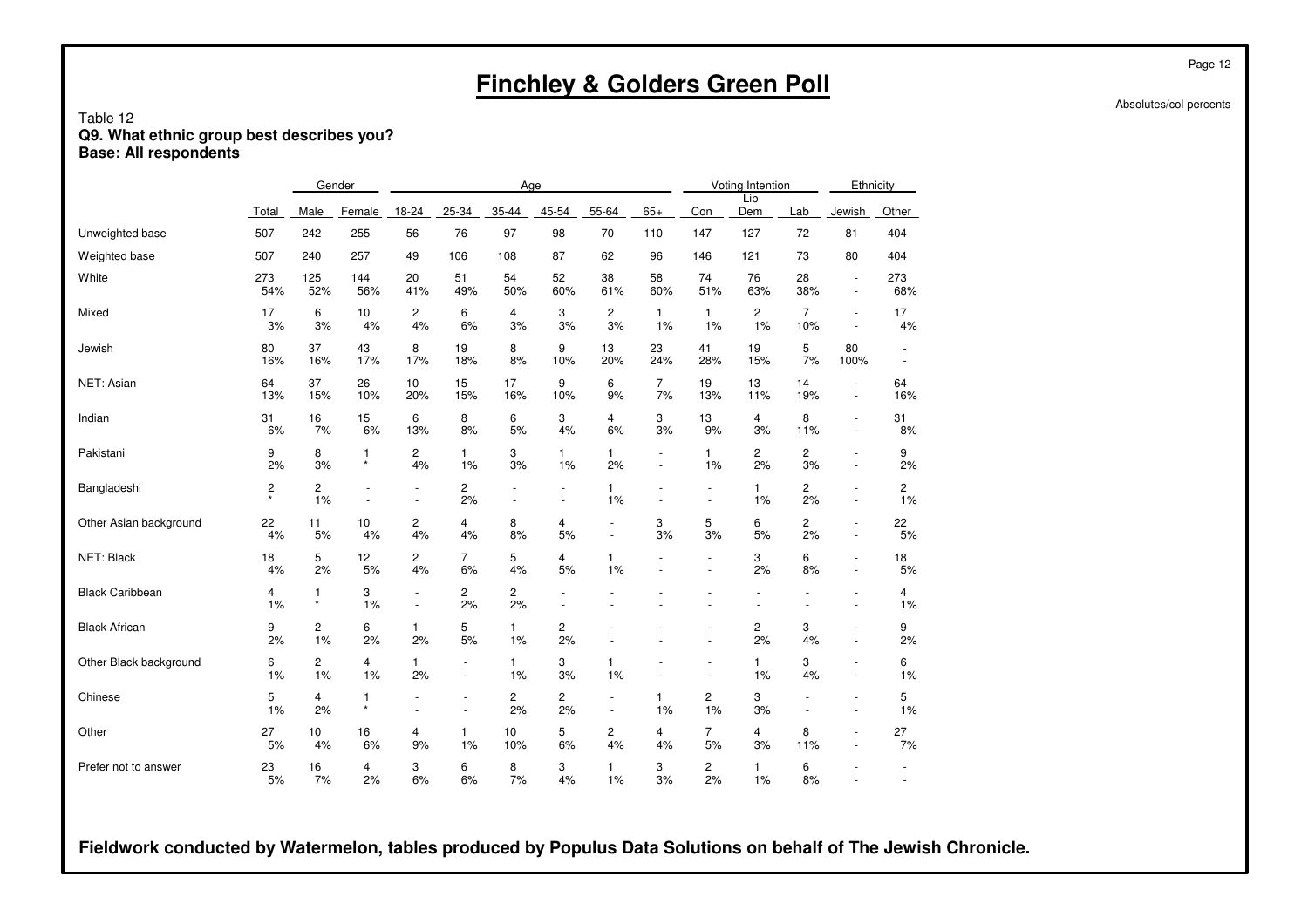Table 13**Q10. Now, one last question just for fun, do you say 'Bay-gel' or 'Bye-gel'? Base: All respondents**

|                                  |            | Gender     |            | Age       |           |           |           |           |           |            | Voting Intention |           |           | Ethnicity  |  |
|----------------------------------|------------|------------|------------|-----------|-----------|-----------|-----------|-----------|-----------|------------|------------------|-----------|-----------|------------|--|
|                                  | Total      | Male       | Female     | 18-24     | 25-34     | 35-44     | 45-54     | 55-64     | $65+$     | Con        | Lib<br>Dem       | Lab       | Jewish    | Other      |  |
| Unweighted base                  | 507        | 242        | 255        | 56        | 76        | 97        | 98        | 70        | 110       | 147        | 127              | 72        | 81        | 404        |  |
| Weighted base                    | 507        | 240        | 257        | 49        | 106       | 108       | 87        | 62        | 96        | 146        | 121              | 73        | 80        | 404        |  |
| Bay-gel                          | 433<br>85% | 204<br>85% | 221<br>86% | 44<br>91% | 96<br>91% | 94<br>87% | 79<br>90% | 52<br>85% | 67<br>70% | 124<br>85% | 111<br>92%       | 57<br>78% | 69<br>86% | 350<br>87% |  |
| Bye-gel                          | 36<br>7%   | 17<br>7%   | 18<br>7%   | 2<br>4%   | 4<br>4%   | 7%        | 2<br>3%   | 6<br>10%  | 14<br>15% | 15<br>10%  | 6<br>5%          | 5<br>7%   | 10<br>13% | 24<br>6%   |  |
| Neither - I don't like<br>bagels | 38<br>8%   | 19<br>8%   | 18<br>7%   | 3<br>5%   | 5<br>5%   | 6<br>6%   | 6<br>7%   | 3<br>5%   | 14<br>15% | 5%         | 3<br>2%          | 11<br>15% | 1%        | 30<br>7%   |  |

**Fieldwork conducted by Watermelon, tables produced by Populus Data Solutions on behalf of The Jewish Chronicle.**

Page 13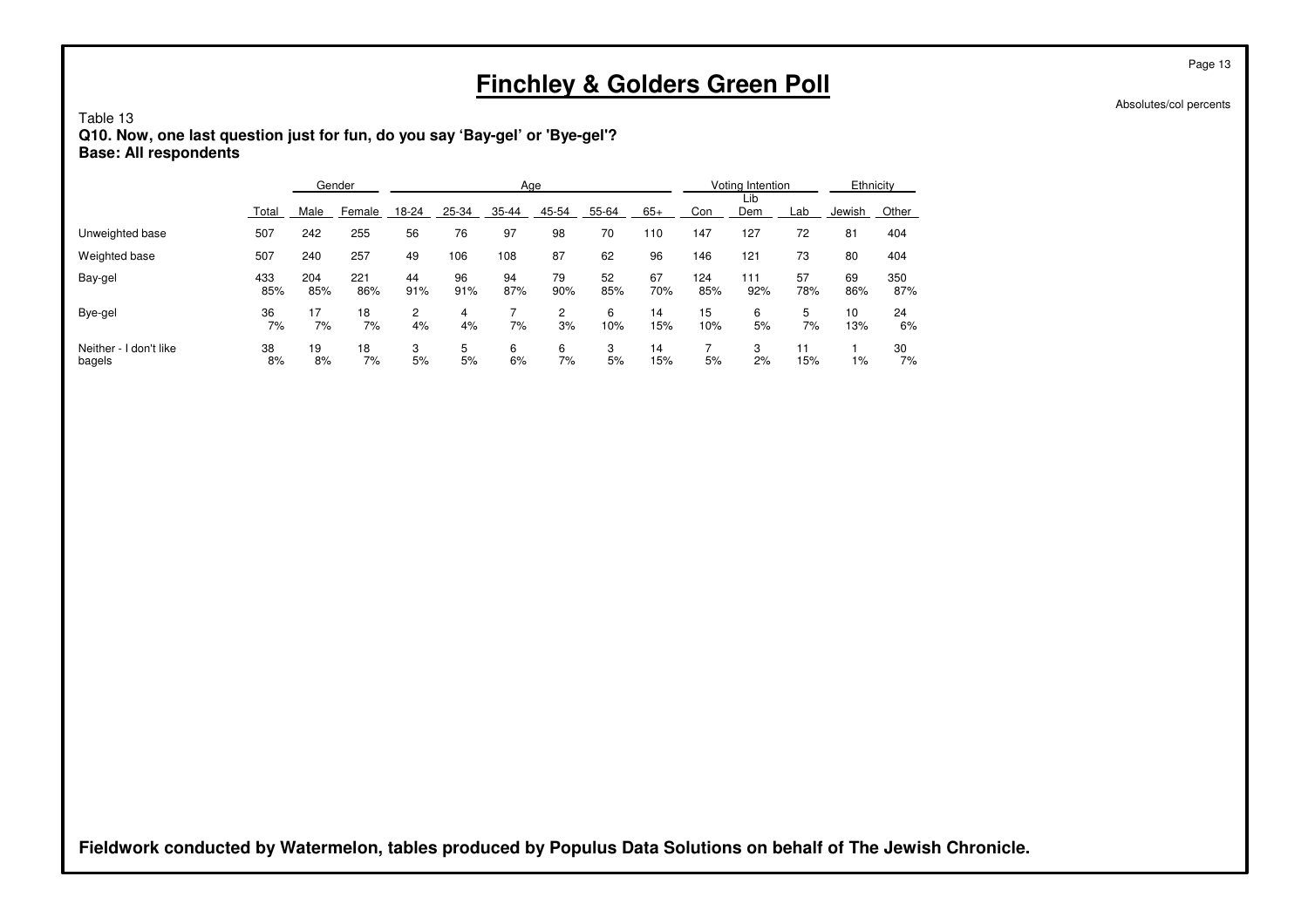## Table 14**Crossbreak Analysis Base: All respondents**

|                 |            |                                            | Gender                                               | Age                                                  |                                    |                                                      |                                            |            |                                                      |           | Voting Intention |                         |           | Ethnicity  |  |
|-----------------|------------|--------------------------------------------|------------------------------------------------------|------------------------------------------------------|------------------------------------|------------------------------------------------------|--------------------------------------------|------------|------------------------------------------------------|-----------|------------------|-------------------------|-----------|------------|--|
|                 | Total      | Male                                       | Female                                               | 18-24                                                | 25-34                              | 35-44                                                | 45-54                                      | 55-64      | $65+$                                                | Con       | Lib<br>Dem       | Lab                     | Jewish    | Other      |  |
| Unweighted base | 507        | 242                                        | 255                                                  | 56                                                   | 76                                 | 97                                                   | 98                                         | 70         | 110                                                  | 147       | 127              | 72                      | 81        | 404        |  |
| Weighted base   | 507        | 240                                        | 257                                                  | 49                                                   | 106                                | 108                                                  | 87                                         | 62         | 96                                                   | 146       | 121              | 73                      | 80        | 404        |  |
| Gender          |            |                                            |                                                      |                                                      |                                    |                                                      |                                            |            |                                                      |           |                  |                         |           |            |  |
| Male            | 240<br>47% | 240<br>100%                                | $\overline{\phantom{a}}$<br>$\overline{\phantom{a}}$ | 28<br>58%                                            | 58<br>55%                          | 52<br>48%                                            | 38<br>43%                                  | 30<br>49%  | 34<br>36%                                            | 66<br>45% | 64<br>53%        | 35<br>48%               | 37<br>47% | 187<br>46% |  |
| Female          | 257<br>51% | $\overline{\phantom{a}}$<br>$\blacksquare$ | 257<br>100%                                          | 21<br>42%                                            | 44<br>41%                          | 52<br>48%                                            | 49<br>56%                                  | 31<br>51%  | 59<br>62%                                            | 79<br>54% | 54<br>45%        | 37<br>51%               | 43<br>53% | 210<br>52% |  |
| <b>Age</b>      |            |                                            |                                                      |                                                      |                                    |                                                      |                                            |            |                                                      |           |                  |                         |           |            |  |
| 18-24           | 49<br>10%  | 28<br>12%                                  | 21<br>8%                                             | 49<br>100%                                           |                                    |                                                      |                                            |            | $\overline{\phantom{a}}$<br>$\overline{\phantom{a}}$ | 15<br>10% | 8<br>7%          | 13<br>17%               | 8<br>10%  | 38<br>9%   |  |
| 25-34           | 106<br>21% | 58<br>24%                                  | 44<br>17%                                            | $\overline{\phantom{a}}$<br>$\overline{\phantom{a}}$ | 106<br>100%                        |                                                      |                                            |            | $\overline{\phantom{a}}$                             | 33<br>23% | 11<br>9%         | 20<br>27%               | 19<br>24% | 81<br>20%  |  |
| 35-44           | 108<br>21% | 52<br>21%                                  | 52<br>20%                                            | $\overline{\phantom{a}}$<br>$\overline{\phantom{a}}$ | $\overline{\phantom{a}}$<br>$\sim$ | 108<br>100%                                          | $\overline{\phantom{a}}$                   |            | $\overline{\phantom{a}}$<br>$\overline{\phantom{a}}$ | 24<br>17% | 35<br>29%        | 14<br>19%               | 8<br>10%  | 92<br>23%  |  |
| 45-54           | 87<br>17%  | 38<br>16%                                  | 49<br>19%                                            |                                                      |                                    | $\overline{\phantom{a}}$<br>$\overline{\phantom{a}}$ | 87<br>100%                                 |            | ٠<br>$\overline{\phantom{a}}$                        | 22<br>15% | 26<br>21%        | 11<br>16%               | 9<br>11%  | 75<br>19%  |  |
| 55-64           | 62<br>12%  | 30<br>13%                                  | 31<br>12%                                            |                                                      |                                    | $\overline{\phantom{a}}$                             | $\overline{\phantom{a}}$<br>$\blacksquare$ | 62<br>100% | $\overline{\phantom{a}}$<br>$\overline{a}$           | 19<br>13% | 17<br>14%        | 10 <sup>10</sup><br>13% | 13<br>16% | 48<br>12%  |  |
| $65+$           | 96<br>19%  | 34<br>14%                                  | 59<br>23%                                            |                                                      |                                    |                                                      |                                            |            | 96<br>100%                                           | 32<br>22% | 23<br>19%        | 6<br>8%                 | 23<br>29% | 70<br>17%  |  |

**Fieldwork conducted by Watermelon, tables produced by Populus Data Solutions on behalf of The Jewish Chronicle.**

Page 14